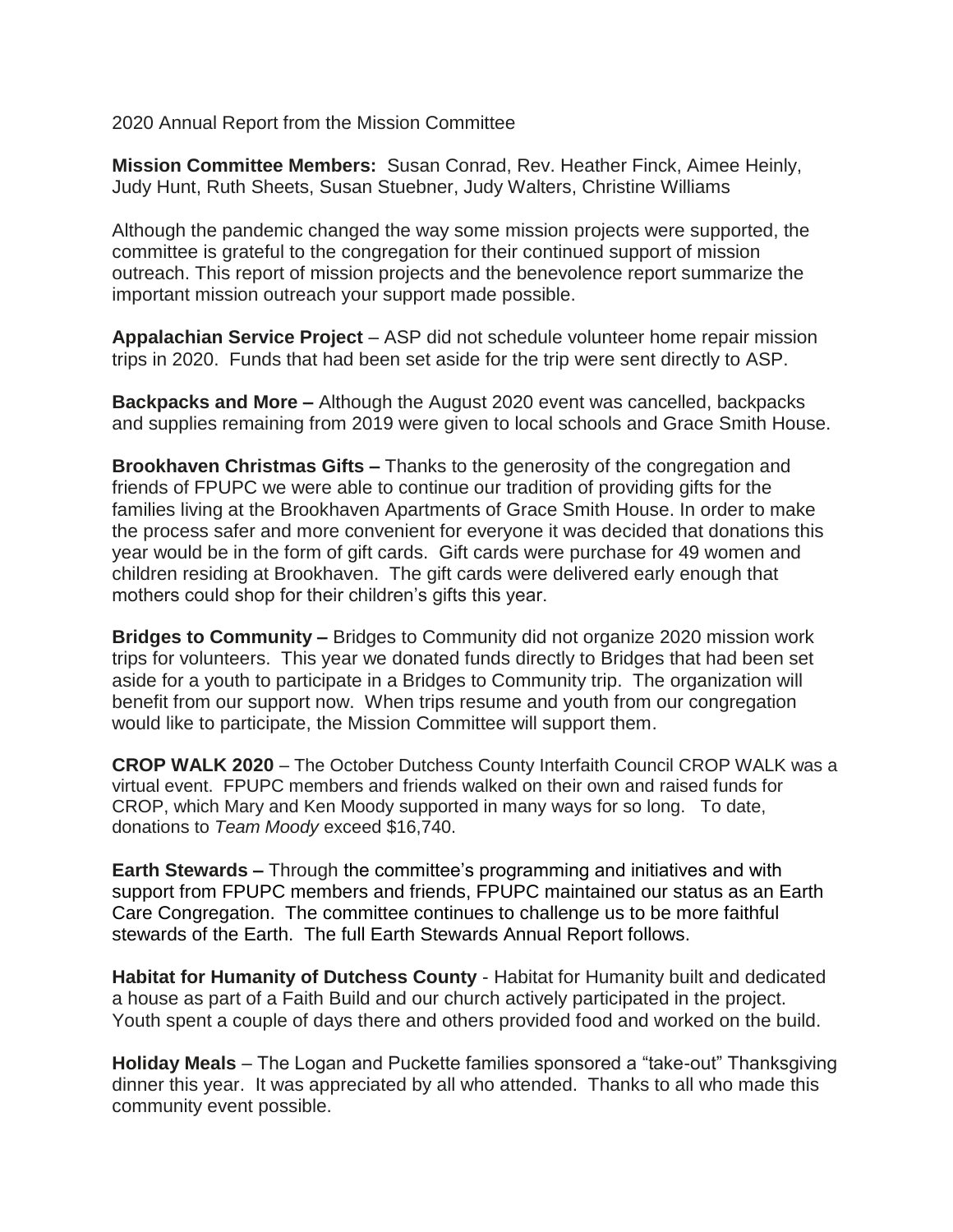**Homeless Shelter Meals** – The fourth Wednesday of the month we serve meals for the homeless through Hudson River Housing's Gail Webster House. As need grew, the clients were housed at an alternate location. Hudson River Housing hopes to have a new, larger facility in the future. As the pandemic spread, we were called to feed 110 people, up from 80 earlier in 2020 and 60 in previous years. Many thanks to all those who made meals and desserts, donated food, purchased meals at restaurants, and dropped off meals. Since the pandemic, we can no longer serve the meals ourselves. Shelter staff pick up the food from our car and serve the meals. We look forward to the day when we can again serve the meals ourselves. Thank you for supporting this important Mission Project.

**Lunch Box** – FPUPC sponsored meals in March and August as in years past. Many thanks to FPUPC members and friends who made donations towards the meals. Due to the pandemic, Dutchess Outreach staff served the meals. Thanks to Bonnie Biskup and Mitzi Loatman for keeping this mission project in our hearts and minds.

**Presbyterian Missionaries** - As the COVID-19 pandemic rages here and around the world, FPUPC continues to financially support the Ministry and Service of four Presbyterian missionaries who have elected to stay and continue their work in the countries where they serve.

**Kay Day** teaches English and Practical Theology to Rwandan men and women preparing for pastoral ministry at the Protestant Institute of Arts and Sciences, a joint project of the Presbyterian Church of Rwanda and four other protestant denominations.

**Ryan and Alethia White** are Mission Co-workers serving the Iranian Presbyterian Church in Berlin, Germany. This is a congregation of expatriates and refugees whose needs and stressors faced are so very great. Just as here, Ministry is challenging, with all the COVID-19 protocols.

**Nadia Ayoub** is a Mission Co-worker serving in Greece with Perichoresis, a refugee relief agency, and the Greek Evangelical Church. She serves as Advocate, Counsellor, and Translator for refugees from many Middle Eastern countries.

In addition to the financial support we provide, all of them request our prayers for those they serve, and for their own physical, emotional, and spiritual health. They also ask that we advocate locally and nationally for justice and humanitarian aid with dignity, for people displaced by religious persecution, armed conflict, and famine.

Respectfully submitted,

Susan Conrad